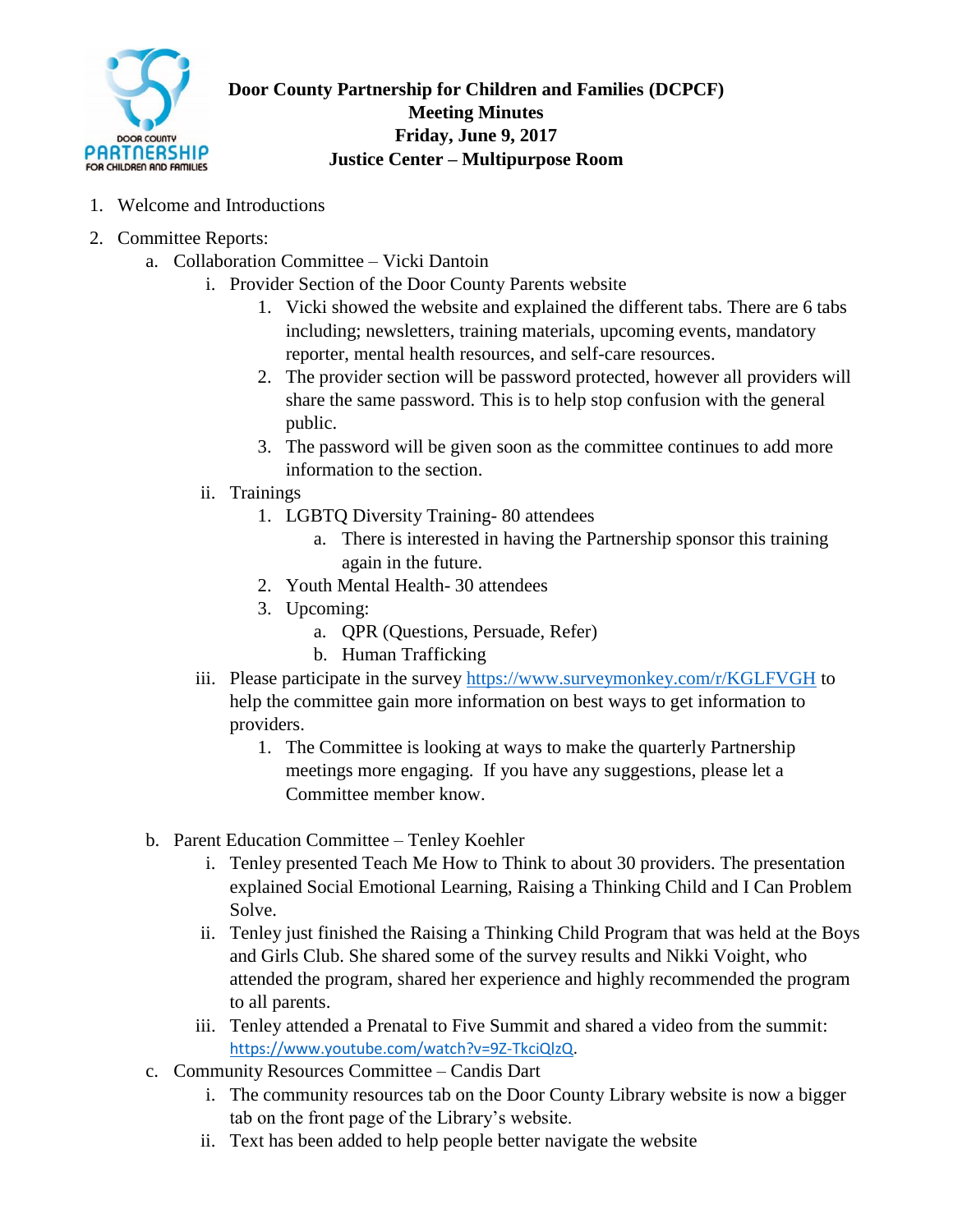- iii. A link to the Visitors Bureau website has been added under Families and Individuals as family activities.
- d. Marketing Committee Candis Dart
	- i. Promotional materials available- bubbles, memory card game, small notepads
	- ii. Candis has been busy going to different groups/agencies and presenting about the Partnership. If you would like Candis to present to your organization, please contact her.
- e. Executive Committee Ann Smejkal/Mary Ellen Smith
	- i. A sustainability grant was received from the Women's Fund
	- ii. The committee is currently working on hiring a Community Connector. There are 16 applicants and interviews will be starting soon.
- 3. Strategic Plan- Amy Kohnle
	- a. The final draft has been completed. If you would like a printed copy of the Strategic Plan, please let Candis know. A PDF version will be sent out with the meeting minutes.
	- b. The mission statement, tagline, and grant statement have been updated.
		- i. Mission: The Door County Partnership for Children and Families, together with our partner organizations, is dedicated to connecting people to resources through a family-centered approach in order to achieve social emotional well-being and school success.
		- ii. Tagline: Working together and supporting families.
	- c. Internal Priorities these are items that the Partnership will be working on that will not necessarily be widely advertised to the public. We will be creating workgroups to work on some of these items. These workgroups may not necessarily become committees, but rather short term groups until the related project is completed.
		- i. Research and promote a developmental screening tool
		- ii. Hire additional staff (Community Connector)
		- iii. Understand and train Organizations to use the shared database software (MPOWR)
	- d. Overarching Goals
		- i. Marketing
			- 1. Increase the visibility of the Partnership for Children and Families to partners and families, while maintaining a consistent identity and message for the organization.
			- 2. Developing a Memorandum of Understanding (MOU) for partner agencies.
			- 3. Determine the types of marketing and materials necessary to promote the Partnership.
		- ii. Overall and Financial Sustainability
			- 1. Determine how we will measure our success (this information will be necessary as we continue to apply for grants and funding).
			- 2. Continue to apply for grants and funds
		- iii. Partner Recruitment
		- iv. Family Recruitment
- 4. 2017 Partnership Meeting Dates
	- a. Partnership meeting dates will be September 8, 2017 and December 8, 2017.
	- b. All meetings will be on Friday mornings at 8:15 at the Justice Center.